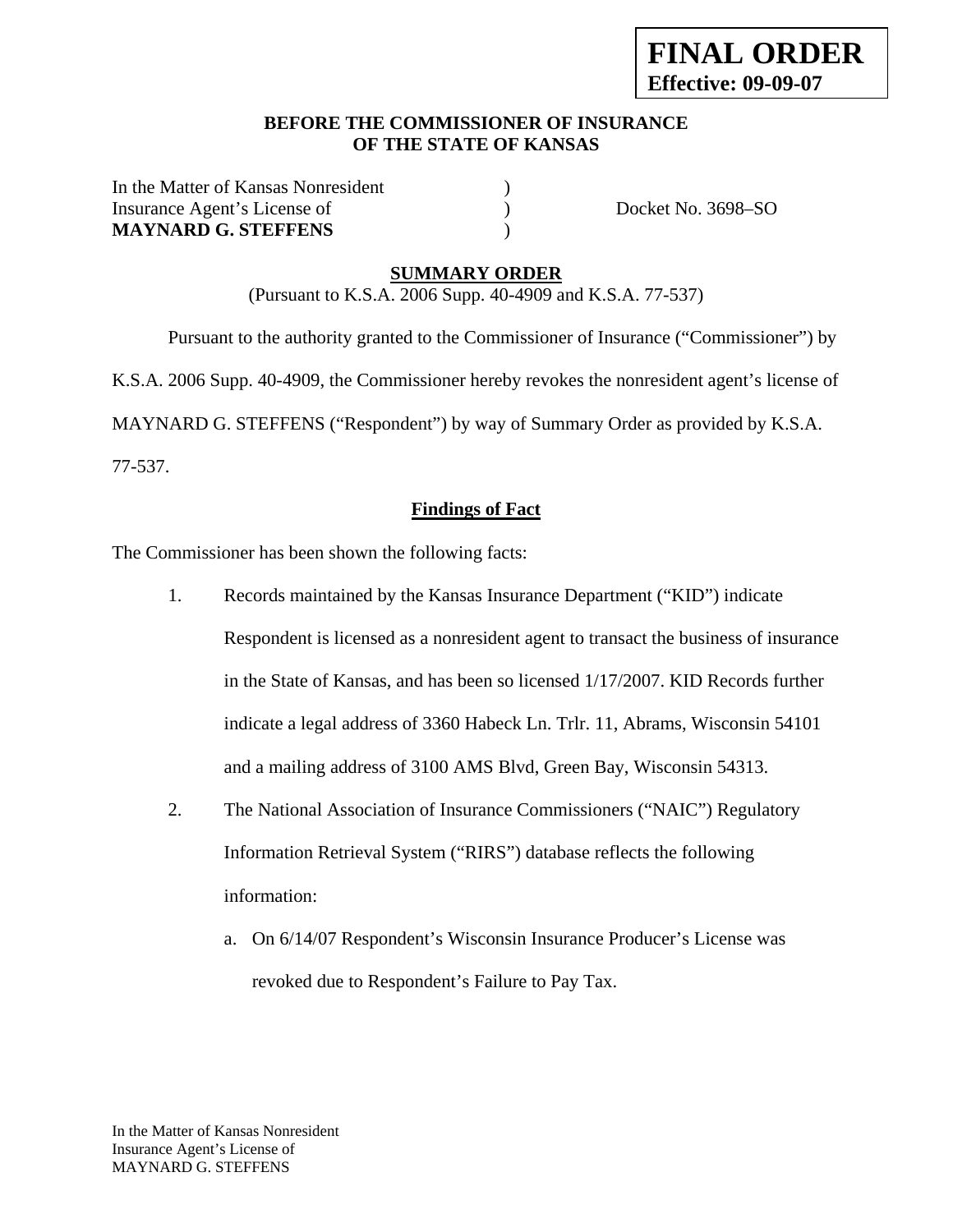## **Applicable Law**

K.S.A. 2006 Supp. 40-4909(a) provides, in relevant part:

- (a) "The commissioner may deny, suspend revoke or refuse renewal of any license issued under this act if the commissioner finds that the applicant or license holder has:
	- (2) Violated
		- (A) Any provision of chapter 40 of the Kansas Statutes Annotated and amendments thereto, or any rule and regulation promulgated thereunder; or
			- (9) Had an insurance agent license, or its equivalent denied, suspended or revoked in any other state, district or territory.
- (b) In addition, the commissioner may suspend, revoke or refuse renewal of any license issued under this act if the commissioner finds that the interests of the insurer or the insurable interests of the public are not properly served under such license.

K.S.A. 2006 Supp. 40-4906 and K.S.A. 2006 Supp. 40-4908 provide for issuance of a

nonresident insurance agent's license in reliance upon the agent's valid license in the agent's

home state.

## **Conclusions of Law**

The Commissioner has jurisdiction over Respondent as well as the subject matter of this

proceeding, and such proceeding is held in the public interest.

- 3. The Commissioner finds that Respondent's Kansas nonresident insurance agent's license may be revoked solely because Respondent has had an agent's license or its equivalent revoked in another state.
- 4. The Commissioner finds that Respondent's Kansas nonresident insurance agent's license may be revoked because the license is based on reciprocity, and

Respondent's license in his home state of Wisconsin has been revoked.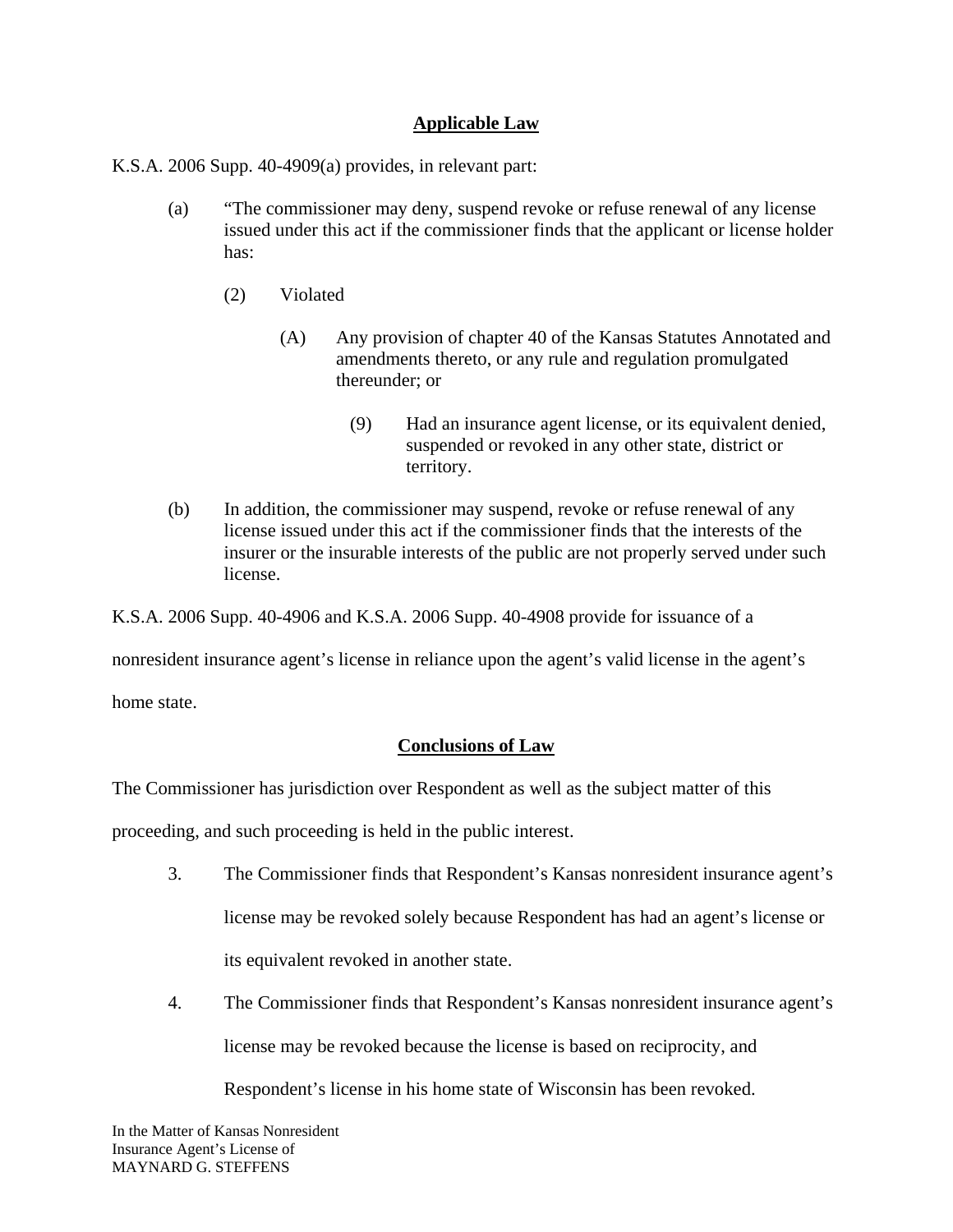- 5. Accordingly, the Commissioner concludes that sufficient grounds exist for the revocation of nonresident insurance agent's license of Respondent pursuant to K.S.A. 2006 Supp. 40-4909(a)(9).
- 6. The Commissioner finds that the nonresident insurance agent's license of Respondent should be revoked without delay for the protection of the insurable interests of the public pursuant to K.S.A. 2006 Supp. 40-4909(b).
- 7. Based on the facts and circumstances set forth herein, it appears the use of summary proceedings in this matter are appropriate, in accordance with the provisions set forth in K.S.A. 77-537(a), in that the use of summary proceedings does not violate any provision of the law and the protection of the public interest does not require the Kansas Insurance Department to give notice and opportunity to participate to persons other than MAYNARD G. STEFFENS.

## **IT IS THEREFORE ORDERED BY THE COMMISSIONER OF INSURANCE THAT** the

Kansas nonresident insurance agent's license of MAYNARD G. STEFFENS is hereby

**REVOKED** effective the effective date of this Order.

## **IT IS FURTHER ORDERED** that MAYNARD G. STEFFENS shall **CEASE** and **DESIST**

from the sale, solicitation, or negotiation of insurance and/or receiving compensation deriving from the sale, solicitation or negotiation of insurance conducted after the effective date of this Order.

## **NOTICE OF RIGHTS**

MAYNARD G. STEFFENS ("Respondent") is entitled to a hearing pursuant to K.S.A. 77-537, the Kansas Administrative Procedure Act. If Respondent desires a hearing, he must file a written request for a hearing with: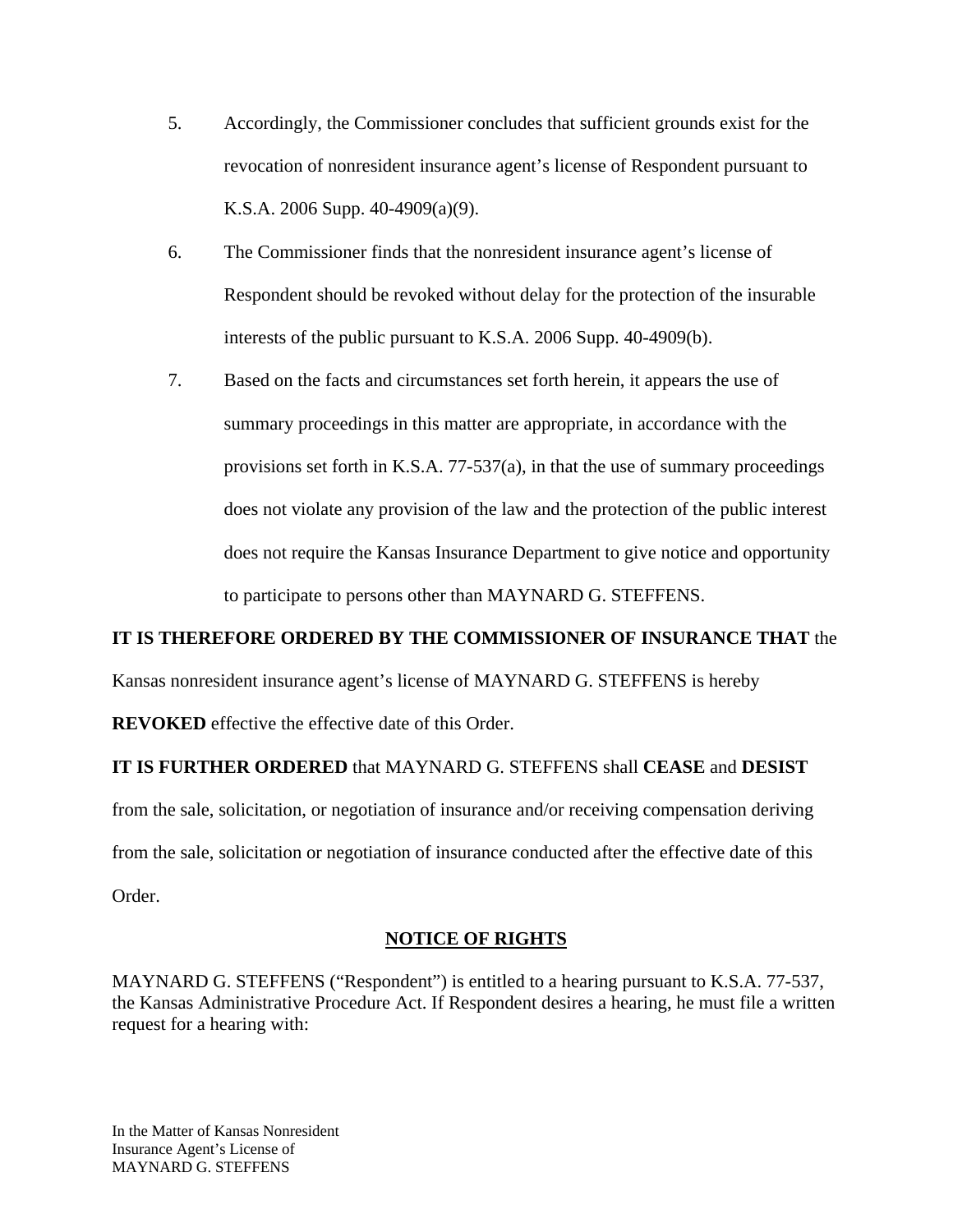John W. Campbell, General Counsel Kansas Insurance Department 420 S.W.  $9<sup>th</sup>$  Street Topeka, Kansas 66612

This request must be filed within fifteen (15) days from the date of service of this Order. If Respondent requests a hearing, the Kansas Insurance Department will notify him of the time and place of the hearing and information on procedures, right of representation, and other rights of parties relating to the conduct of the hearing, before commencement of the same.

If a hearing is not requested in the time and manner stated above, this Order shall become effective as a Final Order upon the expiration of time for requesting a hearing, pursuant to K.S.A. 77-613. In the event Respondent files a petition for judicial review, pursuant to K.S.A. 77-613(e), the agency officer to be served on behalf of the Kansas Insurance Department is:

 John W. Campbell, General Counsel Kansas Insurance Department 420 S.W.  $9<sup>th</sup>$  Street Topeka, Kansas 66612

# **IT IS SO ORDERED THIS \_14th\_\_ DAY OF \_\_AUGUST\_\_, 2007 IN THE CITY OF TOPEKA, COUNTY OF SHAWNEE, STATE OF KANSAS.**



\_/s/ Sandy Praeger\_\_\_\_\_\_\_\_ Sandy Praeger Commissioner of Insurance

 $\angle$ s/ John W. Campbell $\angle$  John W. Campbell General Counsel

Prepared and Submitted By:

 $\frac{1}{s}$  Zachary J.C. Anshutz Zachary J.C. Anshutz Staff Attorney

In the Matter of Kansas Nonresident Insurance Agent's License of MAYNARD G. STEFFENS